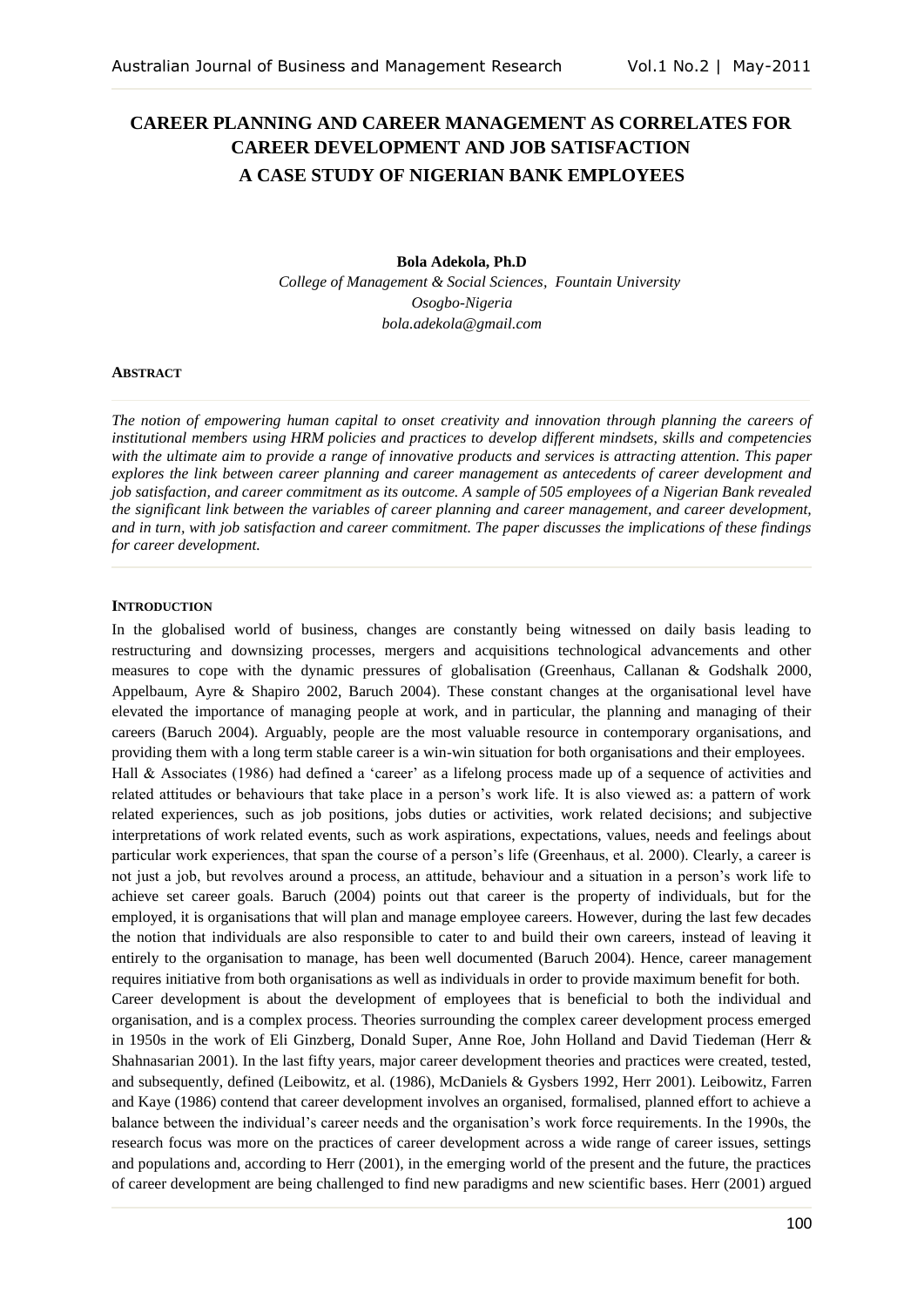that this phenomenon was necessarily occurring as the inherent dynamism in the complex global business environment was increasingly affecting individual career choice. Moreover, Herr highlighted that in recent years there was a consolidation on the works of career behaviour with discussion on how it can be used to guide planned programmes of career interventions and, ultimately, to impact on organisational effectiveness.

Naturally, with proper career planning and career management, an individual expects to reap the result of such investment by attaining career development. According to McDaniels and Gysbers (1992), career development is the total constellation of psychological, sociological, educational, physical, economic, and chance factors that combine to shape the career of any given individual over the life span. Greenhaus et al., (2000) suggests that career development is an ongoing process by which individuals progress through a series of stages, each of which is characterised by a relatively unique set of issues, themes, and tasks. Hall and Associates (1986) define career development as the outcomes emanating from the interaction of individual career planning and institutional career management processes.

This notion of career planning and development initiatives fostering organisational effectiveness depends on the organisation"s ability to transit employees from a traditional pattern of expectation to one of increased responsibility for their own career growth and development (Martin, Romero, Valle & Dolan 2001). A well designed career development system enables organisations to tap their wealth of inhouse talent for staffing and promotion by matching the skills, experience, and aspirations of individuals to the needs of the organisations. In addition, it enables them to make informed decisions around compensation and succession planning to attract, retain and motivate the employees, resulting in a more engaged and productive workforce (Thite 2001, Kapel & Shepherd 2004, Kaye 2005). Furthermore, career development must be an ongoing system linked with the organisation"s human resource (HR) structures and not a one time event (Leibowitz, et al.1988). These arguments concerning nexus between the organisation and the individual in defining and maintaining a sustainable career development process call for theorising and testing the antecedents and outcomes of career development practices across different contexts. This paper develops a conceptual framework of key variables that link to career development, and discusses its empirical testing in a Nigerian context. The following discussion explores some of the antecedents and outcomes of career development that inform the development of conceptual model.

### **A MODEL OF CAREER DEVELOPMENT**

Figure 1 presents the conceptual model depicting the relationships of the variables. It illustrates that career planning and career management, two primary independent variables, lead to career development. Career development, in turn, links with the two outcome variables of job satisfaction and career commitment. In other words, the hypothesis is that career development is an intervening variable depicting the association of career planning and career management on job satisfaction and career commitment. The following discussion presents a detailed explanation of the hypotheses.



#### **Career Planning and Career Development**

Career development is a long term complex process. Indeed, organisations and individuals understand and appreciate the inherent longevity in this complex phenomenon. Often career development is reported as an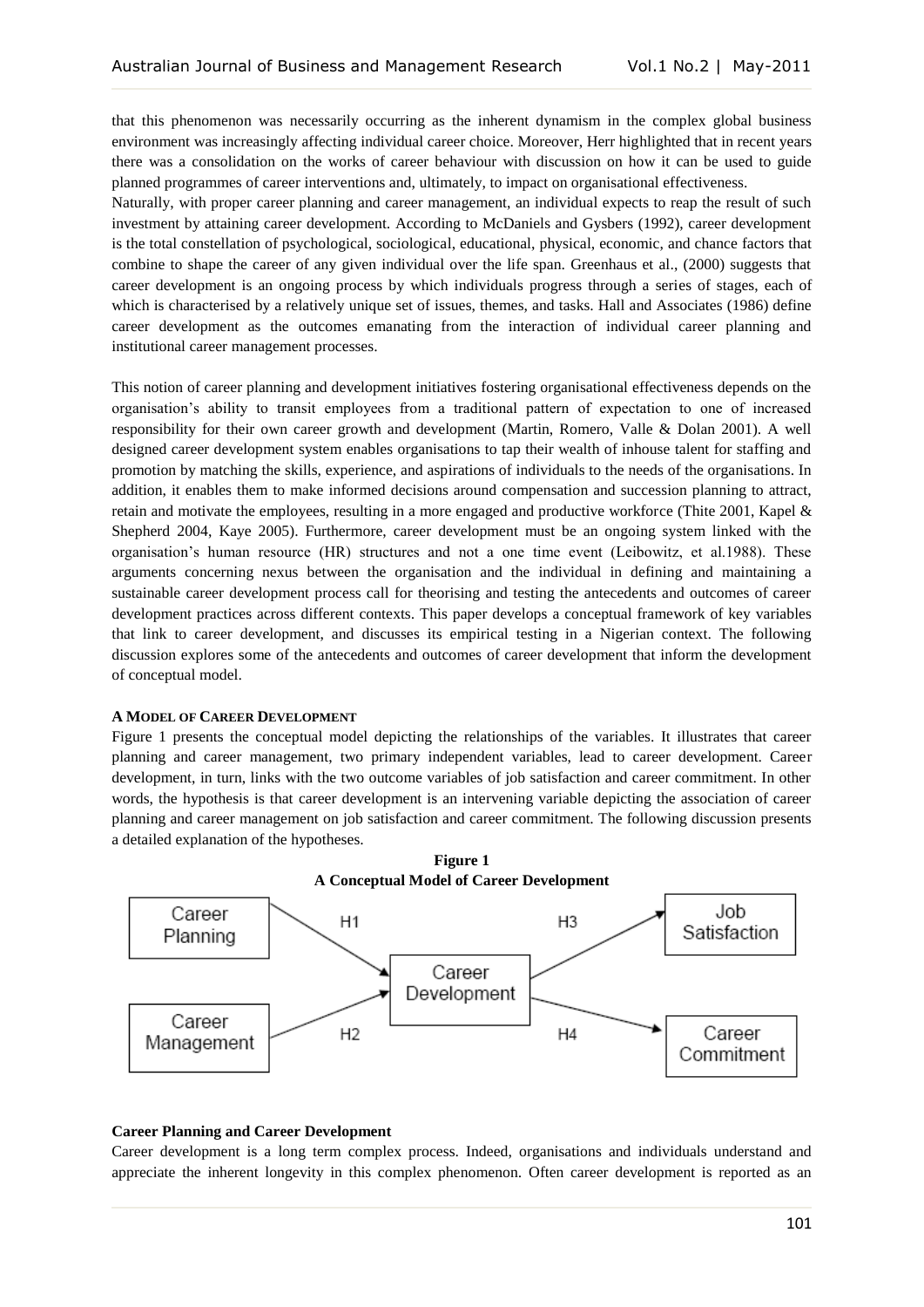organisational initiative whereby organisations set up mechanisms, processes, structures and systems to foster career development initiatives among individuals (McDaniels & Gysbers 1992, Herr 2001). However, in recent years, the notion of individuals pursuing their careers and shaping, moulding and developing ithem in order to get maximum advantage has received widespread attention. For instance, Hall and Associates (1986), and Granrose and Portwood (1987) emphasise the importance of career planning as the first step towards the career development process. Indeed, individuals need to explore career development areas and make decisions about personal objectives and development plans. Hall and Associates (1986) define career planning as a deliberate process for becoming aware of self, opportunities, constraints, choices and consequences, as well as identifying career related goals, and programming for work, education, and related developmental experience to provide the direction, timing and sequence of steps to attain a specific career goal. Leibowitz et al., (1986) concur with this definition when they define career planning as a process by which individuals determine their skills, interests, and values. Moreover, these authors contend that people consider which options "fit" them, and set goals and establish plans for achieving their expectations. Furthermore, Leibowitz et al., (1986) argue that individuals are responsible for initiating their own career planning as well as identify their skills, values and interests, and seek out their career options in order to set goals and establish their career plans.

In summary, career planning is viewed as an initiative where an individual exerts personal control over their career and engages in informed choices as to his occupation, organisation, job assignment and self development (Hall & Associates 1986). Nevertheless, organisations can assist by providing career planning tools or workshops through vocational counselling, or by using workbooks or career resource centres to guide employees to conduct self assessment, analyse and evaluate their career options and preference, write down their development objectives and prepare the implementation plan (Hall & Associates 1986, Leibowitz, et al. 1986, Appelbaum, et al. 2002). These arguments provide underpinning for the first hypothesis H1 as stated below.

### **Career Management and Career Development**

Career management is another commonly cited antecedent of career development. Once individuals have planned their career goals, they require skills, competencies and values to execute their career goals with appropriate career management practices. In other words, the next step after career planning will be carrying out the plans through appropriate career management practices. Career management is an ongoing process of preparing, developing, implementing and monitoring career plans and strategies undertaken by the individual alone or in concert with the organisation"s career system (Hall & Associates 1986, Greenhaus, et al. 2000). Indeed, career management is a continuous process of work life. Furthermore, a satisfying career can promote feelings of fulfilment while poor career decisions can have a devastating effect on a person"s sense of well being (Greenhaus, et al. 2000).

In addition, changing environments, such as change of business strategies and direction, organisation downsizing, mergers and acquisitions and technological changes, will demand ongoing career management, resulting in the need to revisit career option and modify career paths (Greenhaus, et al. 2000). Research work by Greenhaus et al, (2000) supports the contention that effective career management can enable individuals to make informed decisions that are consistent with their talents, aspirations and values and improve organisation effectiveness. Many researchers argue that the career management initiative is a nexus between organisations and individuals where organisations endeavour to match individual interests and capabilities with organisational opportunities through a planned programme encompassing activities such as career systems, career counselling, job rotation and other career management tools and resources (Hall & Associates 1986, Martin, et al. 2001). Moreover, Brown (1998) contends that career management practices must support individuals in their efforts to develop the knowledge, skills, and behaviours that will enable them to be successful. The integration of both individual career planning and institutional career management processes results in career development when the individual attains the career goals set (Hall & Associates 1986).

Morrison and Hock (1986) contend that career management represents the organisational perspective in the career development process. This feature is demonstrated when organisations endeavour to match individual interests and capabilities with organisational opportunities through a planned programme encompassing such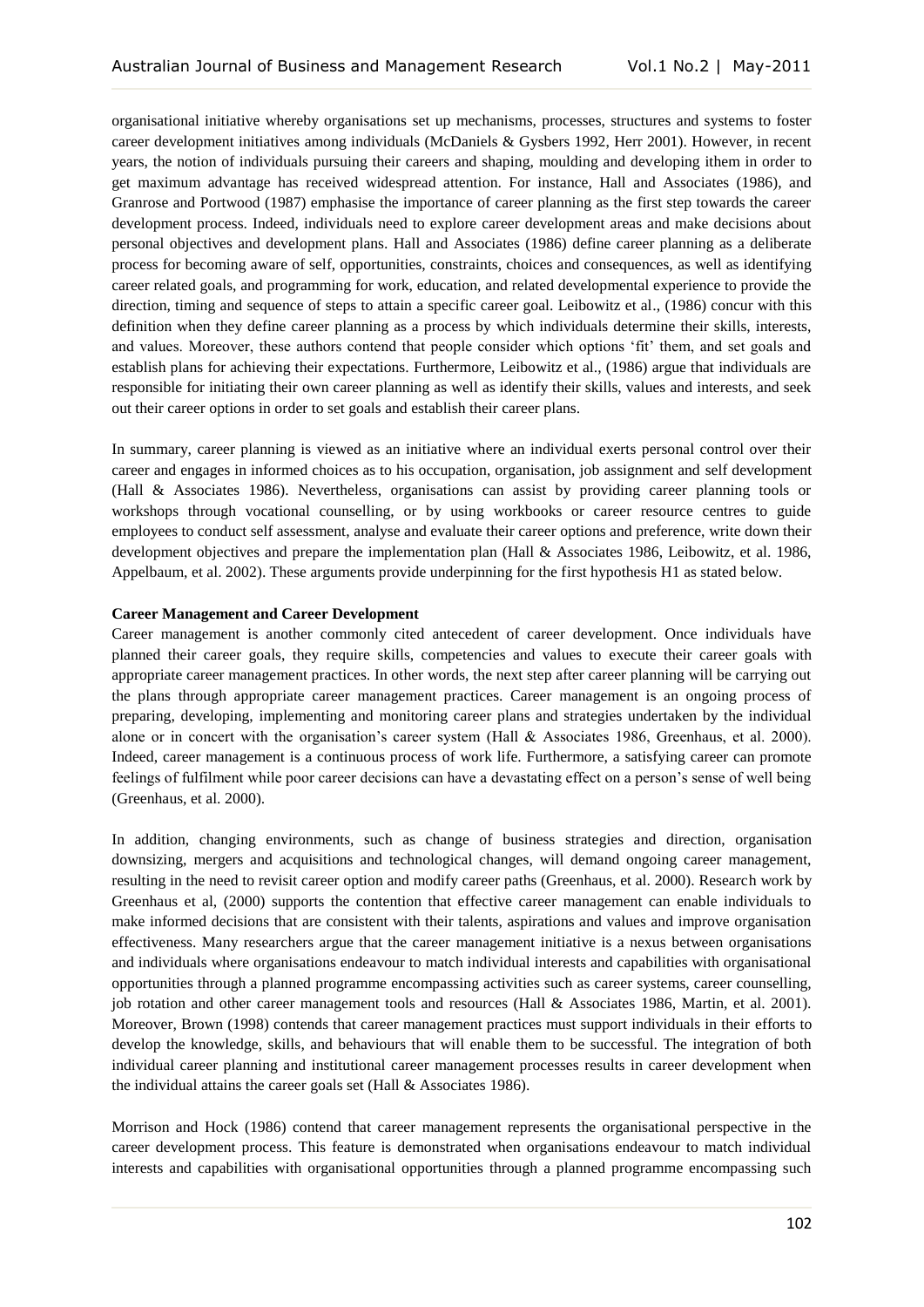activities as the design of effective internal career systems, employee counselling, job rotation opportunities and a blend of positional experiences with on and off the job training assignments (Hall & Associates 1986). Gutteridge (1986) agrees that career management involves specific HR activities, such as job rotation, potential appraisal, career counselling, and training and education designed to help match employee interests and capabilities with organisational opportunities. An effective career management practices will help promote employee insight, goal and strategy development and gather appropriate feedback and assist employees in using and developing skills and knowledge that will benefit the organisation and the growth and self esteem of its employees (Greenhaus, et al., 2000, Martin, et al., 2001).

There are few studies on the association of career management and career development. A notable exception is the study by Noe (1996) who attempted to demonstrate the relationships between career management, employee development and employee performance. The study results indicated a voluntary increase in development activities and exploratory behaviour with age, institutional position and a manager"s support for development, as significant contributors to the career management process. However, this research did not provide conclusive evidence for the model (Appelbaum, et al. 2002). These contentions provide support for the hypothesis 2 below.

### **Career Development and Job Satisfaction**

Organisations that invest in career management are more likely to increase employee"s job satisfaction (Lee 2000). A number of researchers, who provided alternative views of job satisfaction, have appreciated this notion. Firstly, numerous authors describe job satisfaction as a state of mind and provide different interpretations. For instance, Gregson (1987) defines job satisfaction as the positive emotional state resulting from the individual appraisal of one"s job or experience. Chay and Bruvold (2003) define job satisfaction as an individual"s affective response to specific aspects of the job. Noe (1996) defines it as a pleasurable feeling that results from the perception that one"s job fulfils or allows for the fulfilment of one"s important job values (Appelbaum, et al. 2002).

Secondly, job satisfaction is a form of attitude towards work related conditions, facets or aspects (Wiener 1982). Jepsen and Sheu (2003) observe that such an attitude, either in the form of liking, or disliking a job, is a universal and an essential aspect of career development. Clearly, theorists and practitioners seem to accept the assumption that nearly everybody seeks satisfaction in his or her work (Jepsen & Sheu 2003). According to Jepsen and Sheu (2003), if a person becomes engaged in work that matches his occupational choices, he is likely to experience job satisfaction. Lastly, Herzberg"s two factor theory posits that hygiene factors are necessary to keep employees from feeling dissatisfied, but only motivators can lead workers to feel satisfied and motivated (Herzberg, Mausner & Sydenham 1959, Bartol & Martin 1998). Motivators include achievement, responsibility, work itself, recognition, growth, and achievement (Bartol & Martin 1998).

In this regard, Chen, Chang and Yeh (2004) surveyed the capability of career development programmes in responding to career needs at different career stages and the influence on job satisfaction, professional development and productivity among the Research & Development personnel. One of the major findings of the research was that career development programmes positively influence job satisfaction, professional development and productivity. The current study attempts to further corroborate the linkage between career development and job satisfaction, and thereby, tests the next hypothesis, H3 as stated below.

#### **Career Commitment and Career Development**

Career commitment is another outcome of career development initiatives. Hall (1971) defines career commitment as the strength of one"s motivation to work in a chosen career role (Noordin, Williams & Zimmer 2002). Colarelli and Bishop (1990) contend that career commitment is characterised by the development of personal career goals, the attachment to, identification with, and involvement in those goals. Organisations that provide career relevant information and assistance will narrow employees" career focus and bind them more closely to an organisation, leading to commitment (Granrose & Portwood 1987).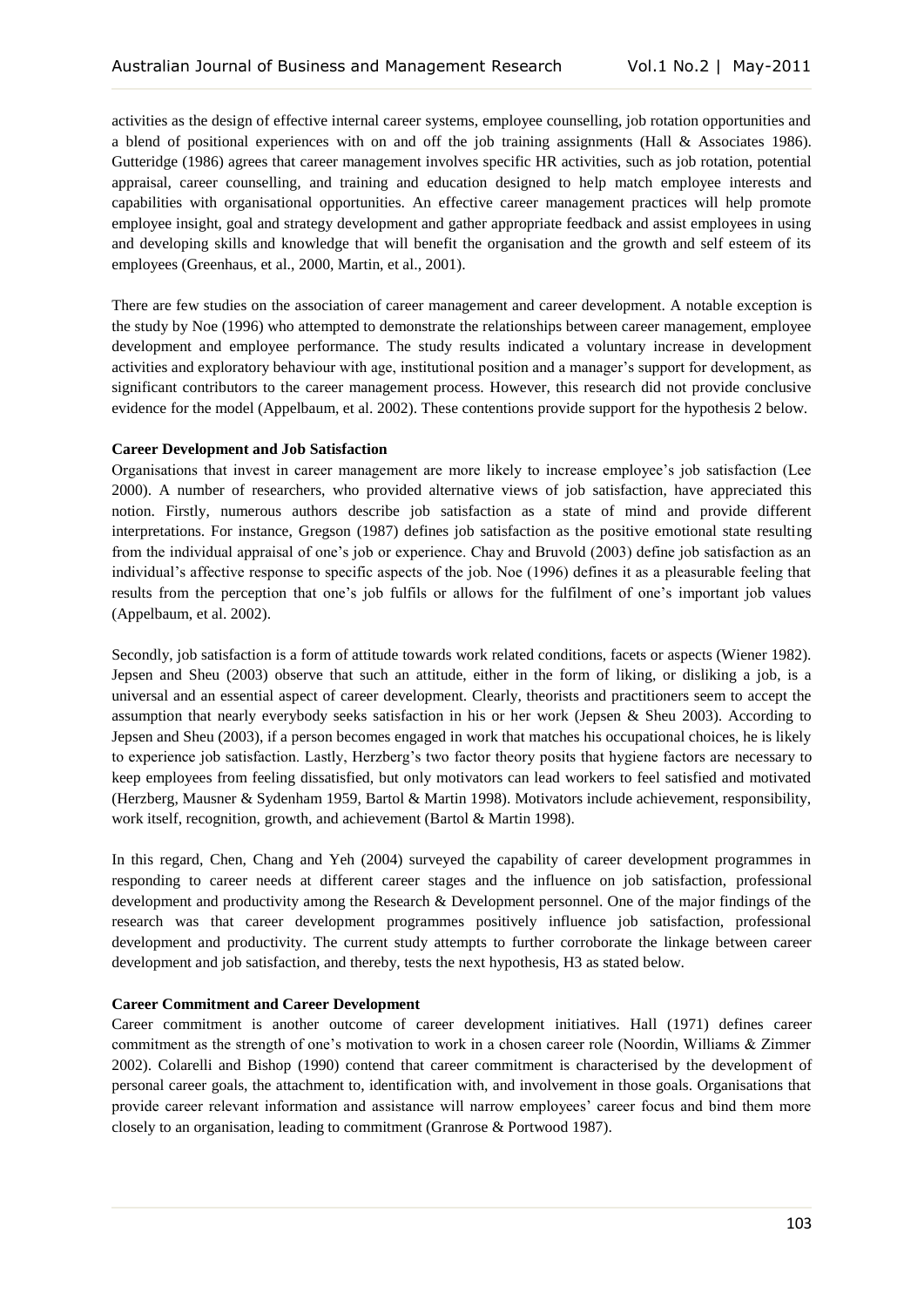Both personal predispositions and organisational interventions influence commitment (Wiener 1982). Commitment to an internally defined career may become an important source of occupational meaning and continuity as organisations become more fluid and less able to guarantee employment security (Colarelli & Bishop 1990). Perrow (1986) highlight that career commitment is also important to the development of ability, because commitment to a career helps one persist long enough to develop specialised skills and also provides the staying power to cultivate business and professional relationships (Colarelli & Bishop 1990, Noordin, et al. 2002). Therefore, career commitment would seem to be essential for career progression and development (Noordin, et al. 2002).

Career development opportunities support career commitment initiatives among employees. King (1999) points out that psychological force of self identity, self insight and resilience in pursuing career goals represent core components for career motivation and commitment, and for building cooperation, cohesiveness and consensus in organisation. Career commitment forms a centripetal force inward, protecting the organisation from outside influence, drawing human resources toward countless acts of cooperation with each other (King 1999). Lee (2000) cites that employees" job satisfaction, organisational commitment and morale levels are important measures of the return on the efforts of HR function. These comments provide underpinning for hypothesis H4.

### **STATEMENT OF THE PROBLEM**

This research explores the influence of career planning and career management on career development and the subsequent effect on job satisfaction and career commitment. This integrated perspective assumes that career development can increase job satisfaction and career commitment.

### **HYPOTHESES**

*H1: Career planning will have positive effect on achievement of career development. H2: Career management will have positive effect on achievement of career development. H3: Job satisfaction will have positive relationship with career development. H4: Career commitment will increase the level of satisfaction with career development.*

#### **METHODOLOGY**

### **Population and Samples for the study**

A Nigerian bank (First Bank of Nigeria) with the Head office situated in Marina-Lagos was the site for the research. This Bank, established in 1892, is a well known International bank and the largest bank in Nigeria. The primary respondents were full time bank employees. The Bank has a staff population of 5230 in its employment covering various ranges of jobs. Using multi stage stratified random sampling technique, a figure of 523 employees, who were working across a wide spectrum of jobs within the bank, were selected to participate in the survey. These participants were employed in a variety of roles, which ranged from managerial functions to a variety of customer oriented duties (e.g., receptionists, Clerical, Personnel, Accountants, Security and financial activity). This number represented a participation rate of 95.6 per cent. However, eighteen questionnaires were invalid, leaving 505 valid questionnaires (92.3 per cent of the total bank cadre) for data analysis.

### **Procedure**

All of the participating employees in the bank received a survey questionnaire with the assistance of the Personnel Management Department. The administration of the survey instrument occurred in the bank premises over a span of three days. With the employees assembled in groups, they had a specific given period in which to complete the questionnaire. An explanation for the key objective of the study preceded the participants responding to the survey questions, with the voluntary nature and anonymity to participation emphasised. Respondents were assured that the information they provided would be treated with confidentiality. The questionnaire was completed and returned during the same session.

#### **Measures**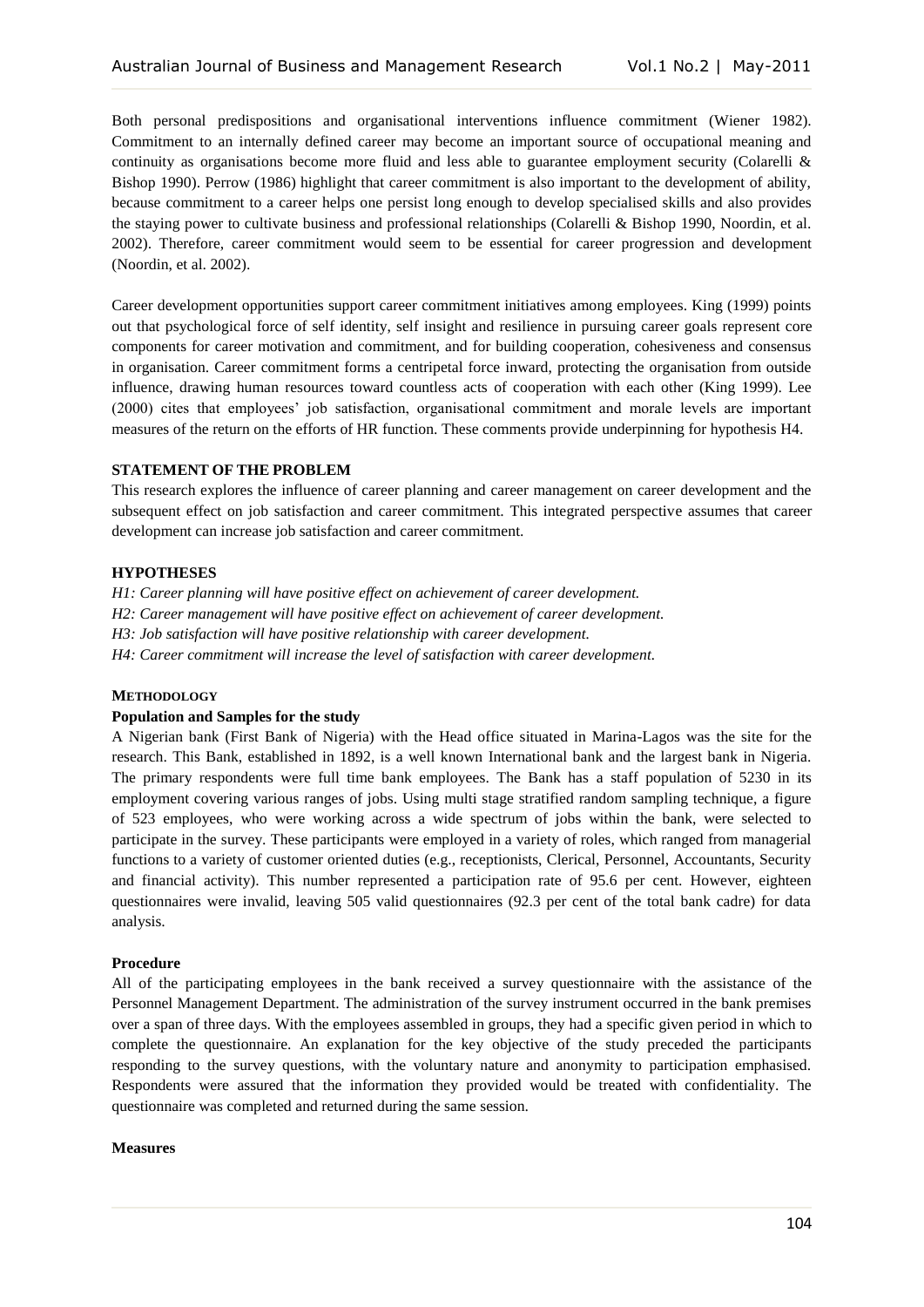Three types of variables were measured. The first sought the demographic properties of gender and age. The second assessed perceptual responses to career planning, career development, and career development. The last evaluated the two dependent variables, namely, job satisfaction, and career commitment.

## **Career Planning**

The respondents provided perceptual information about the existence of career planning, setting of career goals and importance of career planning in the career development process. The questions used to assess this variable were adapted from King (1999), Gould (1979), and Coachline"s career development needs survey (Available: http://www.orghealth.com/cdn/). A seven point Likert scale that ranged from (1) strongly disagree to (7) strongly agree was used. Factor analysis, generally, supported the construct validity of the instrument. The reliability estimate of the 11 items was 0.94.

### **Career Management**

Career management practices were assessed by adapting measurement scales from Chen, Chang and Yeh (2004), and Chay and Bruvold (2003). The measurements were about the importance and availability of career management practices. A seven point Likert scale was used  $(1 = \text{strongly disagree to } 7 = \text{strongly agree})$ . The measurements confirmed reasonable instrument validity with factor analysis. The reliability estimates of the six items had a coefficient alpha of 0.87.

# **Career Development**

The intervening variable assessed both the importance of career development to the respondents, and whether career planning and career management were important elements to attain career development. The questions were developed by adapting from Coachline's (available: http://www.orghealth.com/cdn/) career development needs survey, with a seven point Likert scale. Factor analysis confirmed construct validity of the five items, and the coefficient alpha was 0.90.

# **Job Satisfaction**

An adaptation of questions from the Job Diagnostic Survey, as developed by Hackman and Oldham (1980), assessed job satisfaction. A seven point Likert scale, with responses that ranged from (1) strongly disagree to (7) strongly agree, was used. The seven items produced an arithmetic mean of job satisfaction score. Construct validity was confirmed with factor analysis, and the reliability estimate was 0.92.

# **Career Commitment**

An adaptation of the eight items from the work of Chay and Bruvold (2003), and Colarelli and Bishop (1990) assessed career commitment with a seven point Likert scale. Factor analysis supported the validity of the scale, and the alpha exceeded 0.90.

### **Analysis**

The analyses consisted of four stages using Statistical Package for the Social Sciences (SPSS) software. First, data robustness was established by principal component factor analysis employing the varimax rotation option to uncover the underlying factors associated with the independent, dependent, mediating and intervening variables measured. Questions that were cross loaded were excluded from analysis. The second stage of the analyses was the conducting of reliability estimates to ensure consistency and stability of data (Cavana, Delahaye & Sekaran 2001). Cronbach's coefficient alpha, which measures how well the variables positively relate to one another, was generated by using SPSS software. The third stage conducted correlation analyses. The results gave an indication of the strength of the relationship between the variables to evaluate the construct relativities. The fourth key stage of the analysis of the conceptual model was regression analysis. This procedure enabled an examination of the hypothesised relationships shown in the conceptual model of Figure 1.

### **RESULTS**

### **Demographic Profile of Respondents**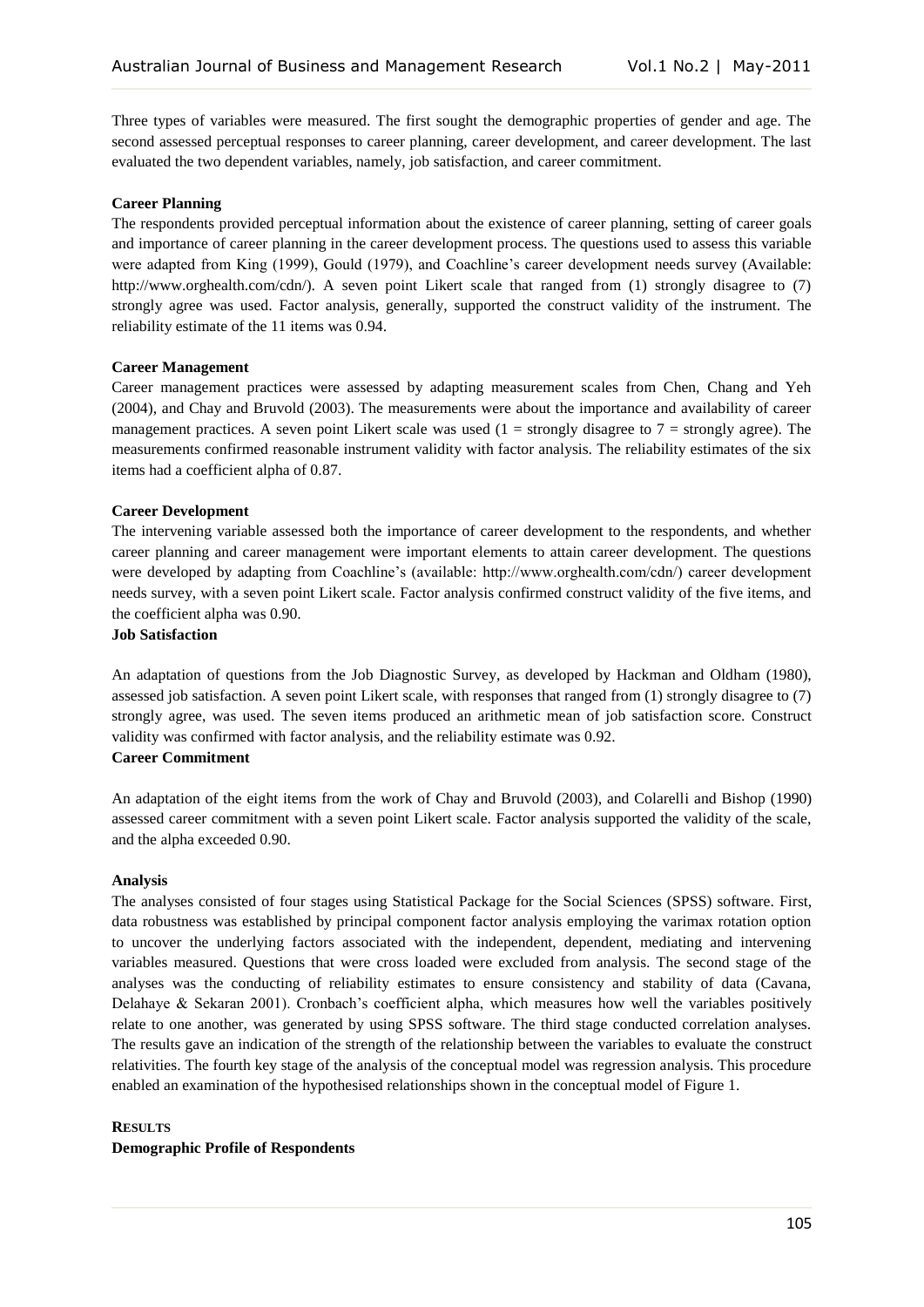Table 1 presents the frequency of respondents by age and gender. Out of a total figure of 505 participants, 48.5 per cent were male and 51.5 per cent were female demonstrating the large extent of female participation in the assessed Nigerian bank. Furthermore, the largest age group (over 36 percent) was represented by participants in the 25 to 34 age category, while the smallest age group (less than 6 percent) was represented by participants over 50 years of age. It was interesting to note that almost 60 per cent of the participants were under the age of 35 highlighting the employment of younger workers in the assessed Nigerian bank.

**Table 1**

| Demographic Profile of Respondents % ( $N = 505$ ) |      |  |  |  |  |
|----------------------------------------------------|------|--|--|--|--|
| Gender                                             |      |  |  |  |  |
| Male                                               | 48.5 |  |  |  |  |
| Female                                             | 51.5 |  |  |  |  |
| Age (in years)                                     |      |  |  |  |  |
| Less than 24                                       | 21.8 |  |  |  |  |
| 25 to 34                                           | 36.4 |  |  |  |  |
| 35 to 44                                           | 22.0 |  |  |  |  |
| 45 to 50                                           | 13.9 |  |  |  |  |
| More than 50                                       | 5.9  |  |  |  |  |
|                                                    |      |  |  |  |  |

### **Factor Analyses and Reliability Analyses**

Career planning and career management were examined for its construct validity employing factor analysis using SPSS software. Two factor constructs were expected, but three constructs were derived. Questions that were cross loaded were excluded from the factor analysis resulting in order to avoid any overlap in the results. A second round of factor analysis (after deletion of the leaked items) resulted in two distinct factor structures. Appendix 1 presents the factor scores of the retained items, their eigenvalues, percentage of variance and the cumulative percentage of variance scores. Furthermore, estimates of the reliabilities for the two variables used the Cronbach alpha coefficient with career planning scoring 0.94 and career management scoring 0.87. These alpha scores provided a degree of confidence in utilising the factor scores obtained in the factor analysis.

Career development, job satisfaction and career commitment were examined for their construct validity. Three factors were expected, but five constructs were obtained. Items that leaked across factors were removed and a second round of factor analysis was conducted. Appendix 2 shows the results of the second round of factor analysis for the three variables. The estimation of reliabilities for the three variables used the Cronbach alpha coefficient with all the three variables values exceeding 0.9.

#### **Descriptive Statistics and Correlation Analysis**

Table 2 presents the means and standard deviations of the examined variables. The mean scores for career planning, career development, job satisfaction and career commitment were greater than five indicating a high degree of agreement from the respondents (the variables were measured on a 7 point Likert scale where 7 denoted "strongly agree"). Moreover, the standard deviations for the five variables ranged from 1.090 to 1.189 indicating that the data were reasonably homogeneous.

Table 2 displays the Pearson correlation result for all the variables in this study. As predicted in the conceptual model, all the variables correlated positively. The two assessed antecedent variables of career development, namely career planning and career management strongly related to career development. In addition, the two hypothesised dependent variables of career development, namely job satisfaction and career commitment, had a positive correlation with the career development variable.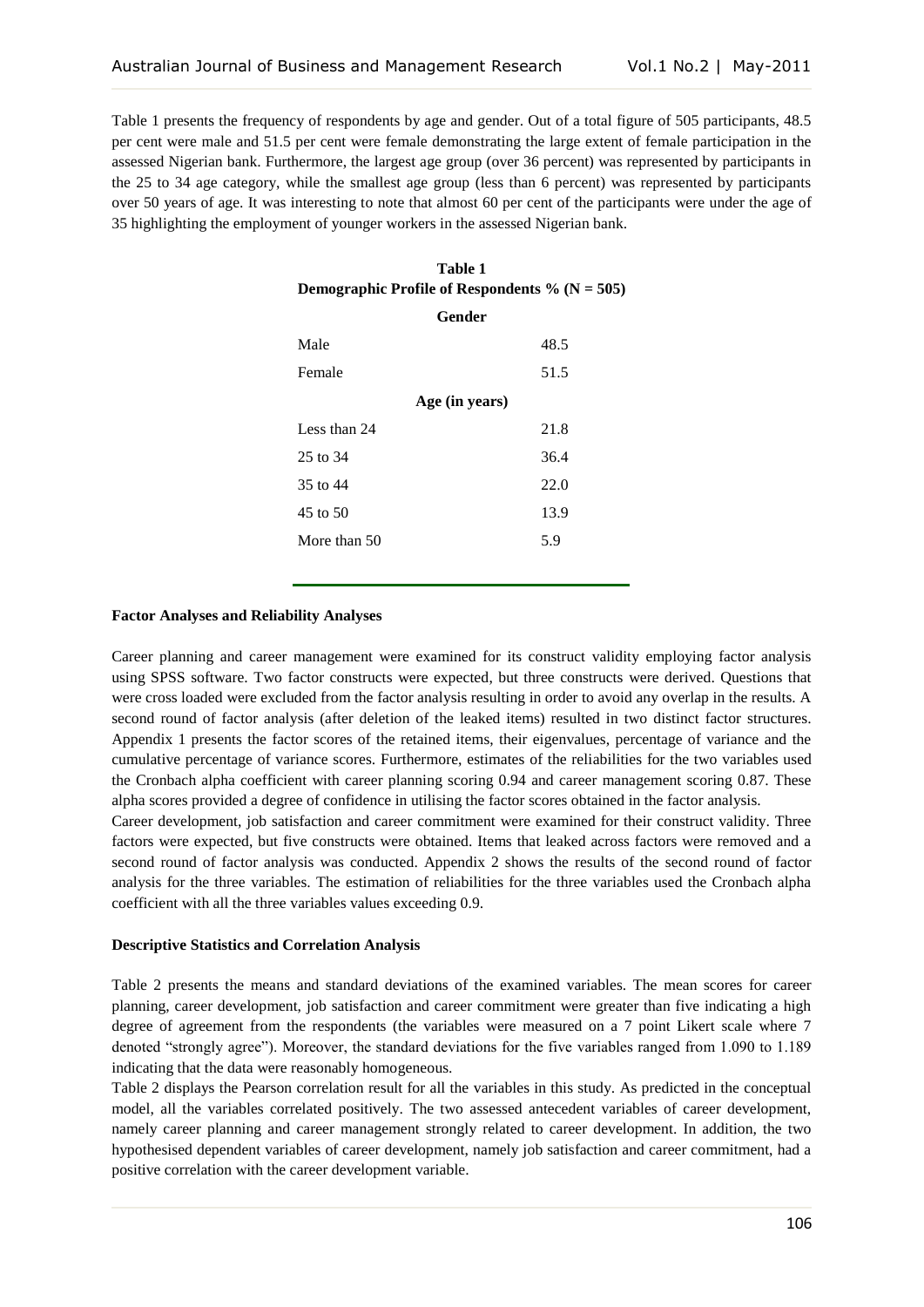| Table 2                                                          |               |  |                                    |                         |   |      |   |
|------------------------------------------------------------------|---------------|--|------------------------------------|-------------------------|---|------|---|
| Descriptive Statistics and Correlations $(N = 505)$              |               |  |                                    |                         |   |      |   |
| <b>Variables</b>                                                 | Mean $S.D.$ 1 |  |                                    | $\overline{\mathbf{c}}$ | 3 | 4    | 5 |
| 1 Career Planning                                                | 5.325 1.090   |  | 0.94                               |                         |   |      |   |
| 2 Career Management 4.756 1.200 0.605* 0.87                      |               |  |                                    |                         |   |      |   |
| 3 Career Development 5.543 1.120 0.703* 0.547* 0.91              |               |  |                                    |                         |   |      |   |
| 4 Job Satisfaction                                               |               |  | $5.442$ 1.170 0.649* 0.608* 0.658* |                         |   | 0.90 |   |
| 5 Career Commitment 5.062 1.189 0.580* 0.662* 0.596* 0.732* 0.92 |               |  |                                    |                         |   |      |   |

Notes: a. S.D. = Standard deviation.

b.  $* = p < 0.01$  (2 tailed).

c. Bold values across the diagonal are reliability alphas.

# **Regression Analysis**

Regression analyses tested the postulated hypotheses, with each hypothesis tested independently. To test hypothesis H1, whether career planning has a positive effect on achievement of career development, regression analysis examined the effect of the assessed linkage. Table 3 presents the result of career planning as an antecedent of career development for the Nigerian sample. Table 3 shows that 49.4 per cent of the variance in the assessed linkage was explained by the independent variable career planning providing some degree of confidence in interpreting the result. The significant result at the p<0.001 level provides strong support for the relationship.

Regression analysis tested hypothesis H2, whether career management has a positive effect on achievement of career development. Table 3 shows that almost 30 per cent of the variance in the independent variable, career management was explained. The significant relationship at p<0.001 level provides empirical support for H2 that career management as an antecedent of career development.

# **Table 3 Regression Analysis for the Effect of Career Planning and Career Management on Career Development (N=505)**

| <b>Dependent Variable</b> | <b>Independent Variable</b> | Adjusted $\mathbb{R}^2$ |         |           |
|---------------------------|-----------------------------|-------------------------|---------|-----------|
|                           | Career Planning             | 0.494                   | 491.477 | $22.169*$ |
| Career Development        | Career Management           | 0.299                   | 214.761 | $14.655*$ |

Notes: a.  $F = F$  statistic,  $t = t$  statistic. b.  $*$  p<0.001.

# **Table 4 Regression Analysis for the effect of career development on job satisfaction and career commitment (N=505)**

| <b>Dependent Variable</b> | <b>Independent Variable</b> | Adjusted $\mathbb{R}^2$ |         |        |
|---------------------------|-----------------------------|-------------------------|---------|--------|
| <b>Job Satisfaction</b>   | Career Development          | 0.433                   | 383.997 | 19.596 |
| <b>Career Commitment</b>  |                             | 0.355                   | 277.126 | 16.647 |

Notes:  $a. F = F$  statistic,  $t = t$  statistic. b. \* p<0.001.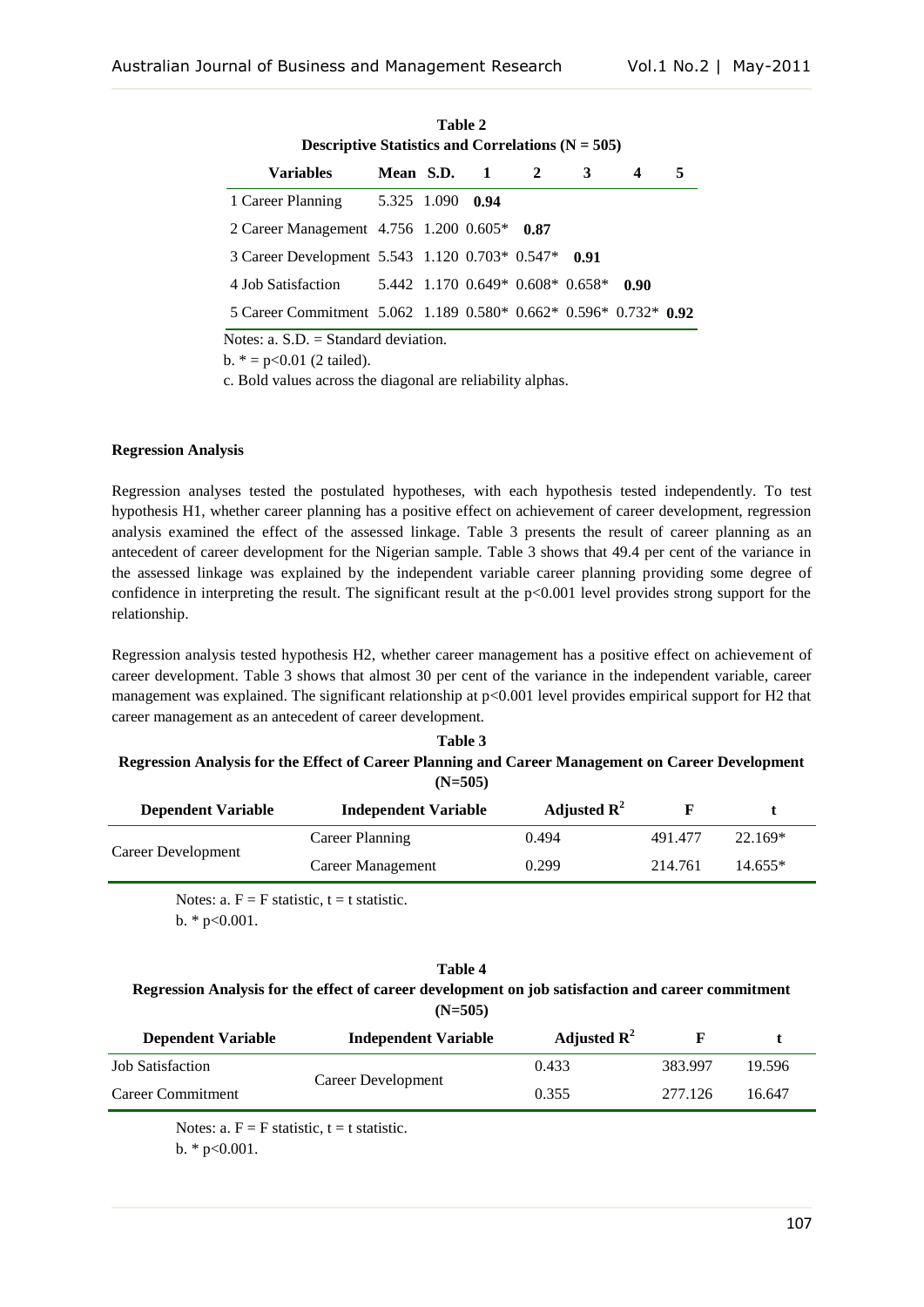### **CONCLUSION**

The study empirically investigated the influence of career planning and career management on career development and the subsequent effect on job satisfaction and career commitment as outlined in the conceptual model (Figure 1) with a sample of 505 employees of a Nigerian bank. Specifically, the research tested the hypothesis that career planning and career management were the antecedents of career development, and assessed the variables of job satisfaction and career commitment as outcomes of career development. The study results reveal that both antecedent variables have an influence on career development. The findings revealed that the existence of career development has a direct influence on the achievement of job satisfaction and career commitment. Collectively, these results establish that the variables used in the conceptual model are variables that contribute to the achievement of career development. Overall, the findings have implications on the field of career development and, more specifically, for the bank industry in Nigeria.

One important implication is the design of career development model. The study findings suggest that the prediction of a positive association of career planning and career management with career development is significant. This study supports the working model of organisational career development drawn up by Hall and Associates (1986). Regression analysis shows a stronger relationship between career planning and career development as compared to the relationship between career management and career development. The study sample findings suggest that career planning is relatively more important than career management in achieving career development.

The second finding supports the hypothesis that career development has an influence on job satisfaction and career commitment. The results show that career development had a stronger linkage with job satisfaction than career commitment. Considering the lack of empirical investigation that integrates these variables together to form a comprehensive career development model, this finding provides an important contribution to the field of career development. Although Lee (2000) confirmed that career planning, management and development are important HR management initiatives that have potential to increase employees" job satisfaction and organisational commitment, an empirical study has not been applied to develop and test a comprehensive model of these relationships. Many studies investigated career stages and career paths (Kerka 1992, Jepsen & Dickson 2003, Jepsen & Sheu 2003, Baruch 2004), but few studies have examined factors beyond those associated with career development (Granrose & Portwood, 1987, Paul 1996, Baruch 1999). Similarly, few studies examine the organisational and individual outcomes resulting from career development (Appelbaum, et al. 2002, Chen, et al. 2004).

These significant findings also have implications for the human resource management (HRM) and human resource development (HRD) departments of the assessed Nigerian bank. For instance, HR managers at the Nigerian bank might be encouraged to develop a schema that fosters the career commitment expectations of employees. Furthermore, organisational level programmes providing continuous guidance to employees on managing their respective careers might assist in shaping their long term career development objectives. These organisational level initiatives engender positive motivation levels and can lead to employees feeling "valued". In turn, these initiatives might also assist in reducing the turnover rates and help increase the levels of job satisfaction in the Nigerian bank. Indeed, commitment towards employee maintenance and welfare in a career oriented society, such as Nigeria, demands that employees discuss their short term and long term career expectations with the respective organisations, and these organisations, in turn, develop measures to assist their employees develop and nurture their respective careers.

### **SUGGESTIONS FOR FUTURE RESEARCH**

This study "opens the doors" for scholars across the globe to conduct further research. First, researchers are encouraged to test empirically the conceptual model developed by this study (Figure 1) across different industries in Nigeria and overseas. Secondly, conducting indepth interviews and focus group sessions with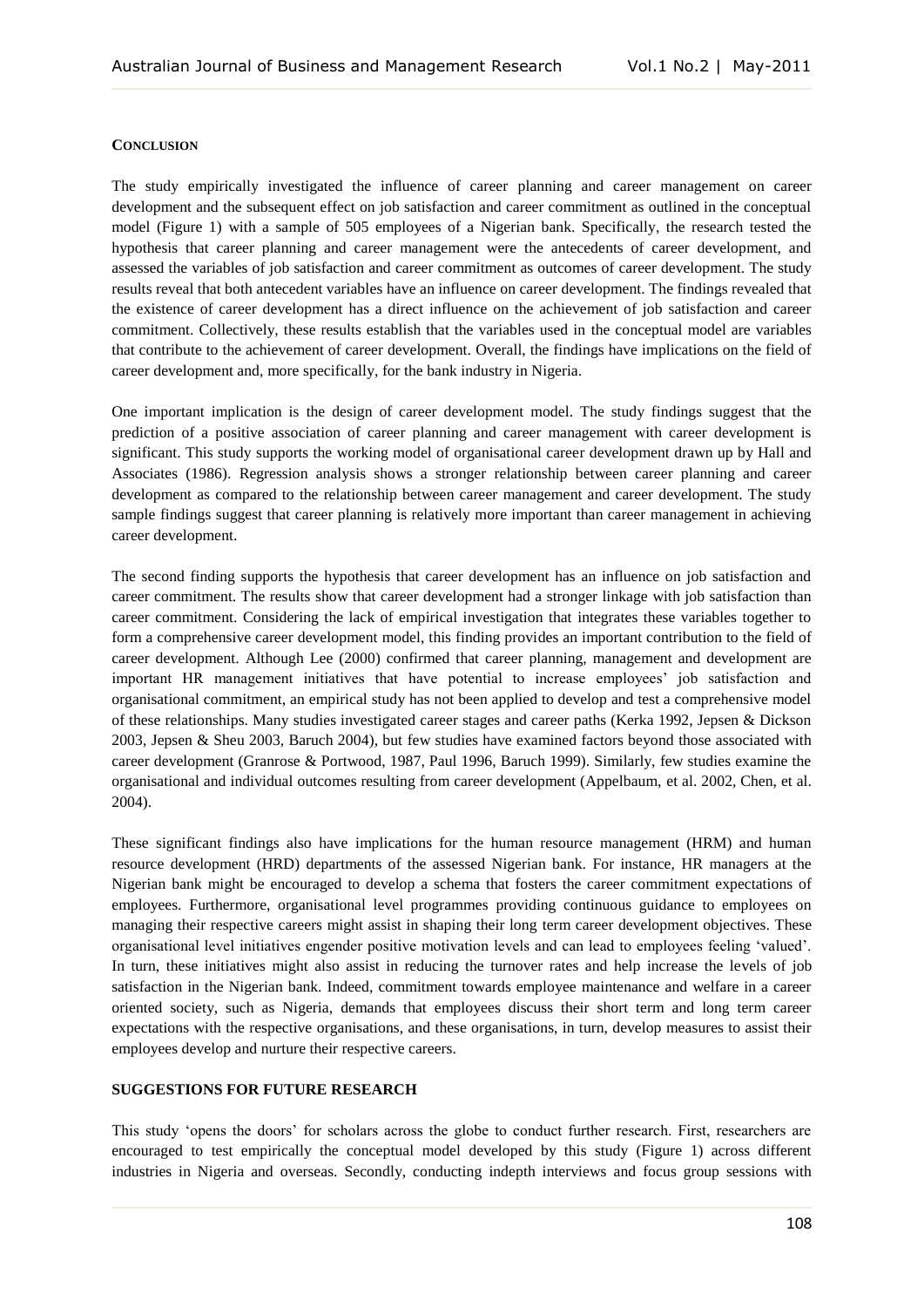representative employees to corroborate the findings and provide anecdotal evidence in support of the assessed significant linkages would be useful in providing a better understanding of the results. Thirdly, an assessment of the implications of demographic factors such as age, gender, educational and professional qualification, managerial level and tenure by conducting Analysis of Variance (ANOVA) and t-tests as mediating variables is likely to provide a better understanding of the demographic effects on the assessed linkages. Lastly, scholars are encouraged to further research into the rationale behind career planning being more important than career management to attain career development across different contexts.

# **REFERENCES**

- 1. Appelbaum, S.H., Ayre H., & Shapiro, B.T. (2002). Career management in information technology: a case study. *Career Development International*, 7(3), 142 - 158.
- 2. Bartol, K.M., & Martin, D.C. (1998). *Management*. New York: Irwin McGraw-Hill.
- 3. Baruch, Y. (1999). Integrated career systems for the 2000s. *International Journal of Manpower*, 20(7), 432 - 457.
- 4. Baruch, Y. (2004). Transforming careers: From linear to multidirectional career paths organisational and individual perspectives. *Career Development International*, 9(1), 58 - 73.
- 5. Brown, B.L. (1998). Career development: A shared responsibility. *ERIC Clearinghouse on Adult Career and Vocational Education* Columbus OH, Digest No. 201.
- 6. Cavana, R.Y., Delahaye, B.L., & Sekaran, U. (2001). *Applied business research - qualitative and quantitative methods*. (1st ed.). Brisbane: John Wiley & Sons Ltd.
- 7. Chay, H.L., & Bruvold, N.T. (2003). Creating value for employees: investment in employee development. *International Journal of Human Resource Management*, 14(6), 981 - 1000.
- 8. Chen, T.Y., Chang, P.L., & Yeh, C.W. (2004). An investigation of career development programs, job satisfaction, professional development and productivity: The case of Taiwan. *Human Resource Development International*, 7(4), 441 - 463.
- 9. Colarelli, S.M., & Bishop, R.C. (1990). Career Commitment functions, correlates and management. *Group & Organization Studies*, 15(2), 158 - 176.
- 10. Gould, S. (1979). Characteristics of career planners in upwardly mobile occupations. *Academy of Management Journal*, 22(3), 539 - 550.
- 11. Granrose, C.S., & Portwood, J.D. (1987). Matching individual career plans and organisational career management. *Academy of Management Journal*, 30(4), 699 - 720.
- 12. Greenhaus, J.G., Callanan, G.A., & Godshalk, V.M. (2000). *Career management*. (3rd ed.). New York: The Dryden Press.
- 13. Gregson, T. (1987). Factor analysis of multiple-choice format for job satisfaction. *Psychological Reports*, 61(5), 747 - 750.
- 14. Gutteridge, T.G. (1986). Organisational career development systems: The state of the practice. In D.T. Hall & Associates (Eds.), *Career development in organisations*. San Francisco: Jossey-Bass.
- 15. Hackman, J.R. & Oldham, G.R. (1980). *Work design*. Reading, MA: Addison-Wesley.
- 16. Hall, D.T. (1971), A theoretical model of career sub-identity development in organisational settings. *Organisational Behaviour and Human Performance*, 3(1), 50 - 76.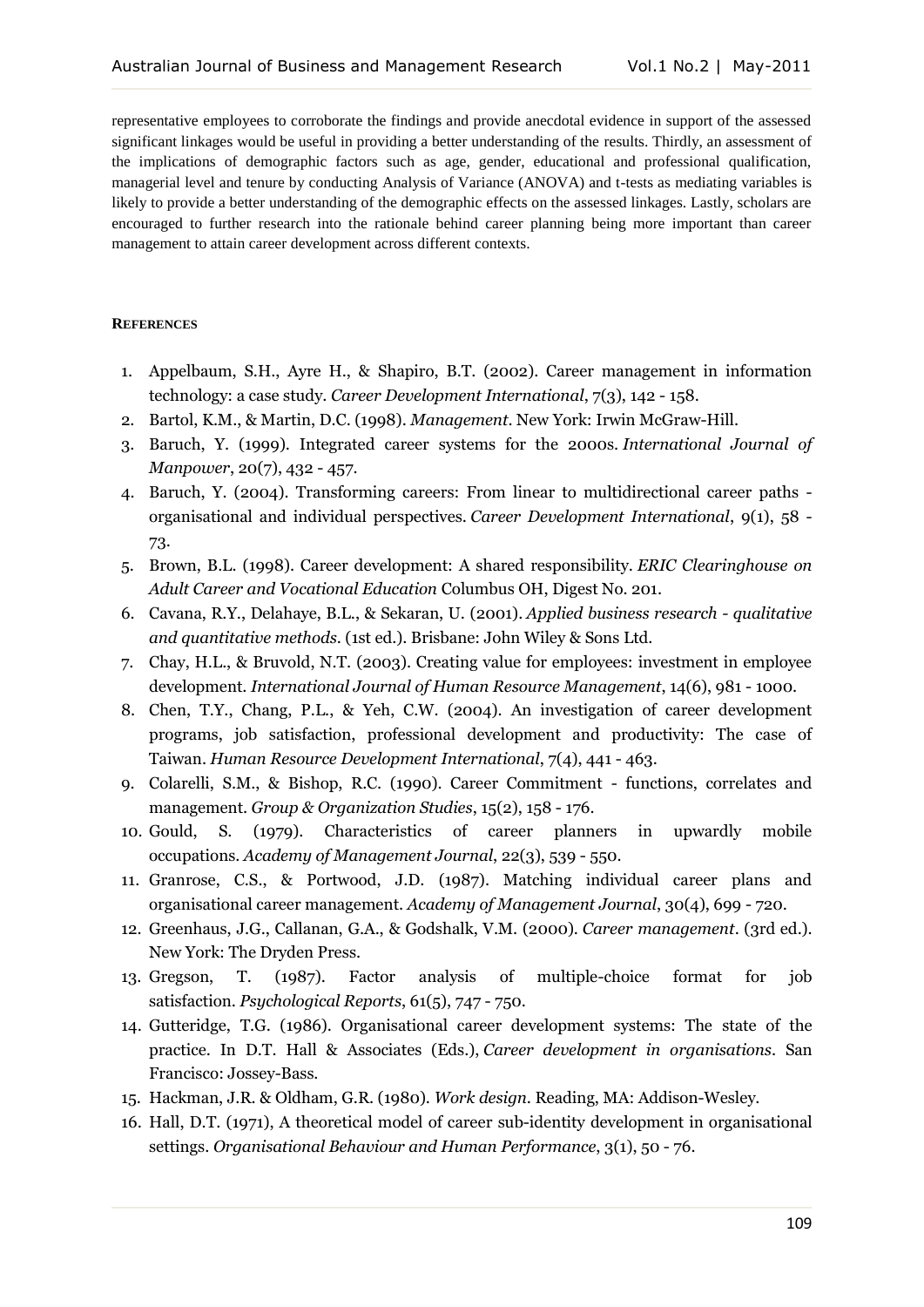- 17. Hall, D.T., & Associates (1986). *Career development in organizations*. (1st ed.). San Francisco: Jossey-Bass Publishers.
- 18. Herr, E.L. (2001). Career development and its practice: A historical perspective. *The Career Development Quarterly*, 49(3), 196 - 211.
- 19. Herr, E.L., & Shahnasarian, M. (2001). Selected milestones in the evolution of career development practices in the twentieth century. *The Career Development Quarterly*, 49(3), 225 - 232.
- 20. Herzberg, F., Mausner, B., & Sydenham, B.S. (1959). *The motivation to work*. New York: John Wiley & Sons.
- 21. Jepsen, D.A., & Dickson, G.L. (2003). Continuity in life-span career development: career exploration as a precursor to career establishment. *Career Development Quarterly*, 51(3), 217 - 233.
- 22. Jepsen, D.A., & Sheu, H.B. (2003). General job satisfaction from a developmental perspective: exploring choice - job matches at two career stages. *Career Development Quarterly*, 52(2), 162 - 179.
- 23. Kapel, C., & Shepherd, C. (2004). Career ladders create common language for defining jobs. *Canadian HR Reporter*, 14(12), 15- 16.
- 24. Kaye, B. (2005). Build a culture of development. *Leadership Excellence*, 22(3), 18.
- 25. Kerka, S. (1992), Life Cycles and Career Development. *ERIC Digest* No. 119. Clearinghouse on Adult Career and Vocational Education Columbus OH. Available: http://www.ericdigests.org/1992-3/life.htm [2006, February 14].
- 26. King, A.S. (1999). Crescendo model of career motivation and commitment: Identity, insight and resilience. *International Journal of Value-based Management*, 12(1), 29 - 49.
- 27. Lee, S.H. (2000). A managerial perspective of the objectives of HRM practices in Nigeria: an exploratory study. *Nigeria Management Review*, 22(1), 65 - 82.
- 28. Leibowitz, Z.B., Farren, C., & Kaye, B.L. (1986). *Designing career development systems*. (1st ed.). San Francisco: Jossey-Bass Publishers.
- 29. Martin, A.F., Romero, F.P., Valle, C.R., & Dolan, S.L. (2001). Corporate business strategy, career management and recruitment: Do Spanish firms adhere to contingency model? *Career Development International*, 6(3), 149 - 155.
- 30. McDaniels, C., & Gysbers, N.C. (1992). *Counselling for career development*. (1st ed.). San Francisco: Jossey-Bass Publishers.
- 31. Morrison, R.F., & Hock, R.R. (1986). Career building: learning from cumulative work experience. In D.T. Hall & Associates (Eds.), *Career development in organisations* (236- 273), San Francisco: Jossey-Bass.
- 32. Noe, R.A. (1996). *Human Resource Management - Gaining a competitive advantage*, (2nd ed.). New York: Irwin McGraw-Hill.
- 33. Noordin, F., Williams, T., & Zimmer, C. (2002). Career commitment in collectivist and individualist cultures: a comparative study. *International Journal of Human Resource Management*, 13(1), 35 - 54.
- 34. Paul, S. (1996). What works and what does not in career development programmes. *Career Development International*, 1(1), 11.
- 35. Perrow, C. (1986). *Complex organisations*, (3rd ed.). New York: Random House.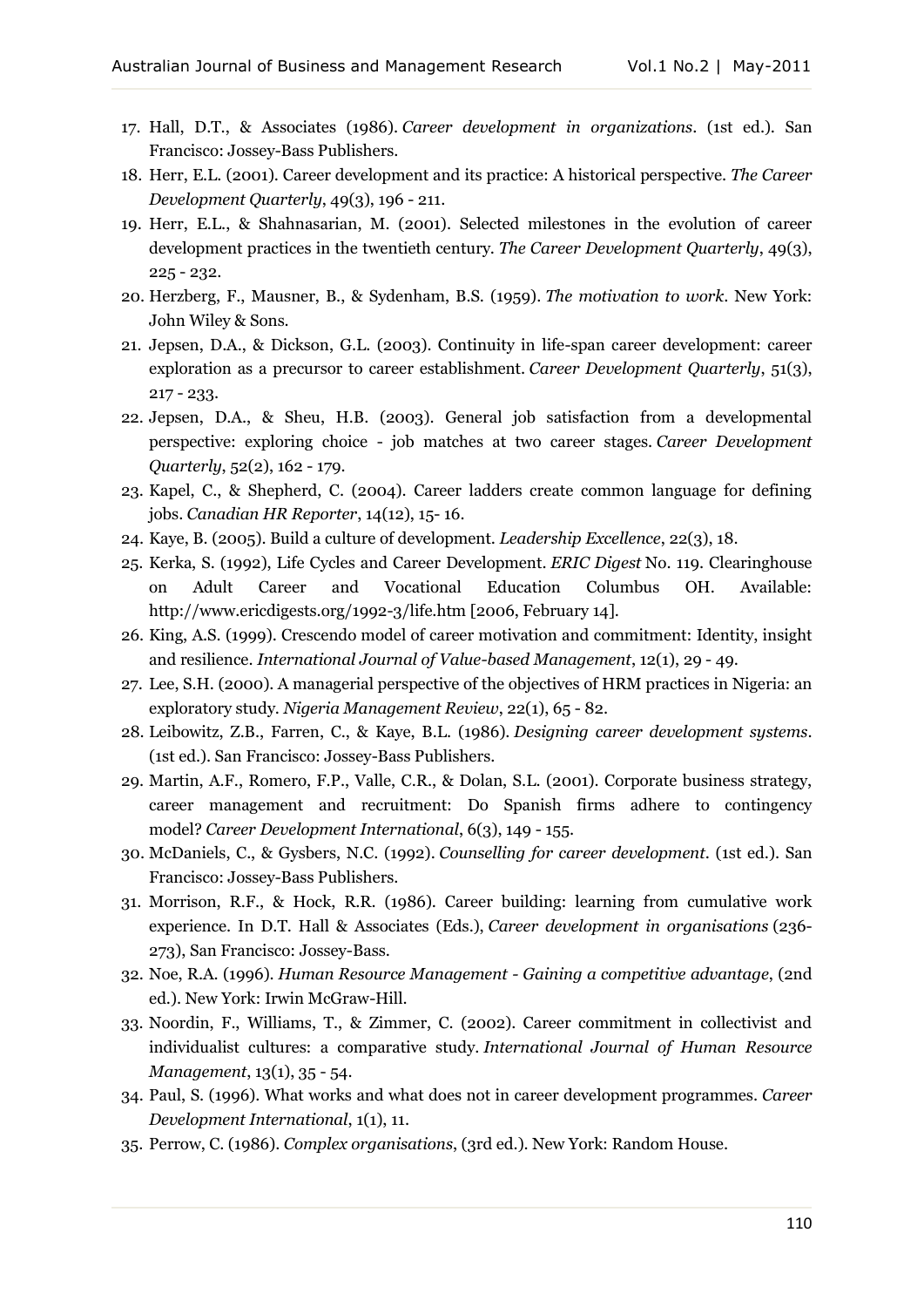- 36. Thite, M. (2001). Help us but help yourself: the paradox of contemporary career management. *Career Development International*, 6(6), 312 - 317.
- 37. Wiener, Y. (1982). Commitment in organisations: a normative view. *The Academy of Management Review*, 7(3), 418 - 428.

**APPENDICES**

# **Appendix 1**

# **Rotated Components Factor Analysis for Career Planning and Career Management**

|                               | <b>Descriptions</b>                                                                                                                                                                       |               | <b>Factors</b> |  |  |  |
|-------------------------------|-------------------------------------------------------------------------------------------------------------------------------------------------------------------------------------------|---------------|----------------|--|--|--|
|                               |                                                                                                                                                                                           |               | 2              |  |  |  |
|                               | Eigenvalues                                                                                                                                                                               | 8.738         | 1.991          |  |  |  |
|                               | Percentage of Variance explained                                                                                                                                                          |               | 51.401 11.712  |  |  |  |
|                               | Cumulative percentage of variance explained                                                                                                                                               |               | 51.401 63.113  |  |  |  |
|                               | Reliabilities (Cronbach's Alpha)                                                                                                                                                          |               | 0.9401 0.8709  |  |  |  |
|                               | <b>Career Planning (CP)</b>                                                                                                                                                               |               |                |  |  |  |
| CP1                           | I have a plan for my career.                                                                                                                                                              | $0.776$ 0.141 |                |  |  |  |
| CP <sub>2</sub>               | I know my career goals and objectives.                                                                                                                                                    | 0.814 0.159   |                |  |  |  |
| CP <sub>3</sub>               | I know my career interests and how to apply these to my job.                                                                                                                              | 0.810 0.137   |                |  |  |  |
| CP4                           | I spend time reviewing my career plan.                                                                                                                                                    | 0.779 0.208   |                |  |  |  |
| CP <sub>6</sub>               | I am able to analyse and assess my abilities, interests and values to determine my career<br>options.                                                                                     | 0.774 0.214   |                |  |  |  |
| CP7                           | I have identified areas where I need to improve my skill and knowledge level.                                                                                                             | $0.749$ 0.242 |                |  |  |  |
|                               | CP10 I know about general economic and societal trends that affect my career.                                                                                                             | $0.633$ 0.298 |                |  |  |  |
| CP11                          | My awareness of career alternatives has helped to clarify my career goals and means for<br>achieving them.                                                                                | 0.710 0.388   |                |  |  |  |
| <b>CP12</b>                   | Having an accurate view of my strengths, weaknesses and career direction helps me to<br>have realistic expectations for career outcomes.                                                  | 0.780 0.271   |                |  |  |  |
| CP13                          | Using information about how well I am doing at work, I formulate plans to achieve<br>specific career goals.                                                                               | $0.654$ 0.420 |                |  |  |  |
|                               | CP14 I have a strategy for achieving my career goals.                                                                                                                                     | 0.744 0.305   |                |  |  |  |
| <b>Career Management (CM)</b> |                                                                                                                                                                                           |               |                |  |  |  |
|                               | CM3 I regularly engage in developmental activities related to my profession/job.                                                                                                          | 0.352         | 0.589          |  |  |  |
| CM4                           | Besides my supervisor, I know who in the Bank has formal responsibility for helping me<br>with career and development issues.                                                             | 0.247         | 0.701          |  |  |  |
| CM <sub>6</sub>               | Having processes and programs in place will help to assist me with my career<br>development.                                                                                              | 0.485         | 0.517          |  |  |  |
|                               | CM7 The Bank considers and plans the career paths of all employees.                                                                                                                       | 0.137         | 0.858          |  |  |  |
|                               | CM8 The Bank provides opportunities for job enrichment, job rotation and job assignments.                                                                                                 | 0.160         | 0.843          |  |  |  |
| CM9                           | The Bank provides tool for evaluation of performance to provide an understanding of<br>promotional prospects and career routes and help employees to adjust their efforts<br>accordingly. | 0.219         | 0.829          |  |  |  |